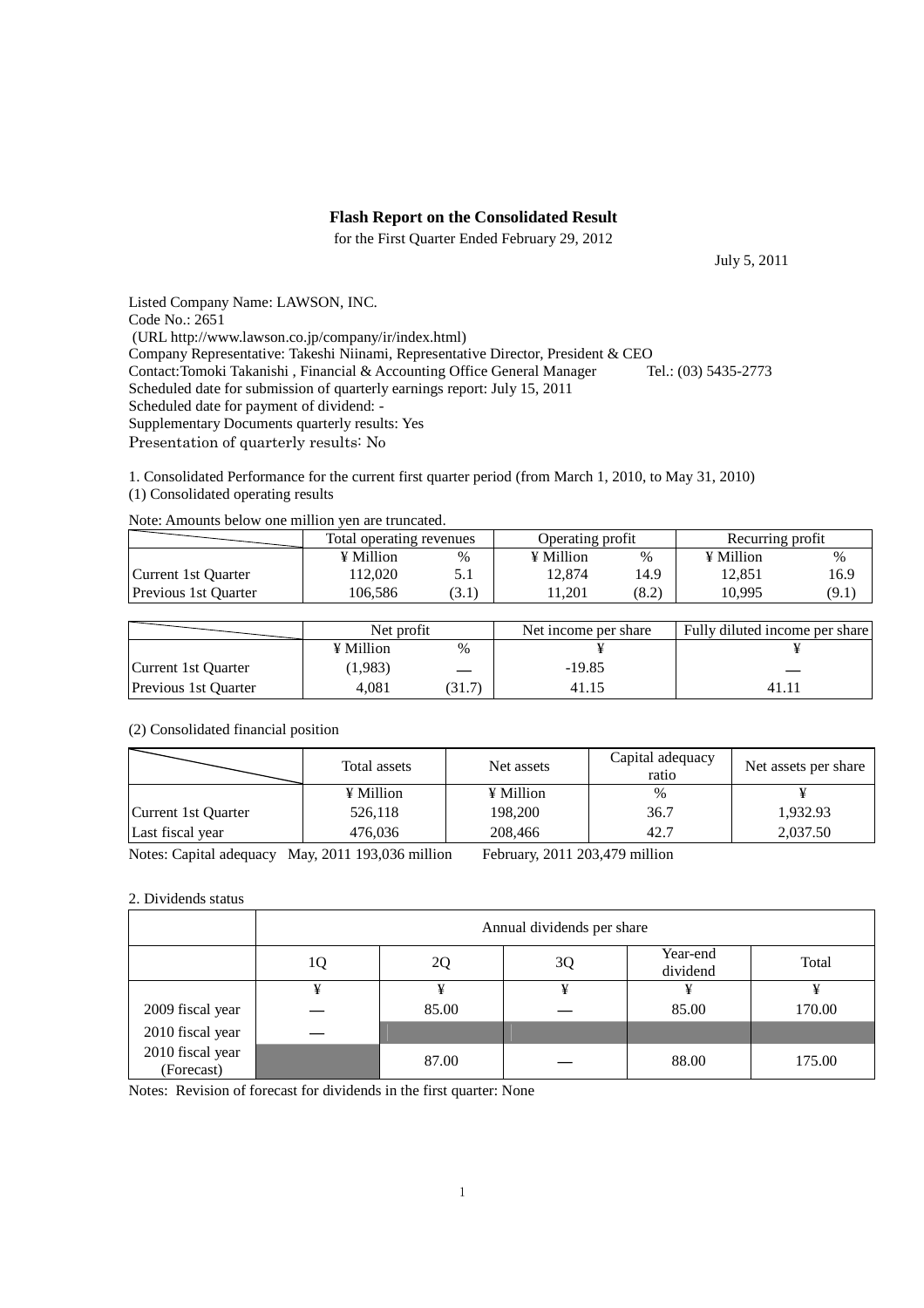| 3. Forecast Consolidated Performance for 2011 fiscal year (from March 1, 2011, to February 29, 2012) |  |
|------------------------------------------------------------------------------------------------------|--|
|------------------------------------------------------------------------------------------------------|--|

|                  | Total operating revenues |     | Operating profit |            | Recurring profit |       | Net profit |        |
|------------------|--------------------------|-----|------------------|------------|------------------|-------|------------|--------|
|                  | ¥ Million                | %   | ¥ Million        | $\%$       | ¥ Million        | $\%$  | ¥ Million  | $\%$   |
| 2011 first half  | 230.000                  | 4.0 | 28.500           | (5.5)      | 27.600           | (7.0) | 5.300      | (56.9) |
| 2011 fiscal vear | 461,000                  | 4.5 | 57.500           | 25<br>ن. د | 55.400           |       | 19.800     | 22.0   |

Reference: Forecast net profit per share for the 2011 first half: 53.07yen

Forecast net profit per share for the 2011 fiscal year: 198.26yen

Note: Revision of forecasts for consolidated performance during the first quarter: None

#### 4. Other

 (1) Change in important subsidiaries during the period (Changes in certain specified subsidiaries resulting in revised scope of consolidation): None

(Note) This indicates any changes in specified subsidiaries during the second quarter resulting from a revision of the scope of consolidation.

(2) Adoptions of simplified accounting methods or special accounting methods in presentation of quarterly financial statements: Yes

(Note) This indicates whether any simplified accounting methods or special accounting methods were adopted in preparation of the quarterly financial statements.

(3) Changes in accounting principles, procedures, presentation methods, etc., pertaining to preparation of consolidated financial statements (Those to be stated as significant accounting policies)

1. Changes associated with revision in accounting standards: Yes

2. Other changes: None

(Note) This indicates whether there were any changes in the accounting principles, procedures, presentation methods, etc. pertaining to the preparation of the consolidated financial statements as stated under Changes in Significant Accounting Policies for the Presentation of the Quarterly Financial Statements.

(4) Number of issued shares:

- i) The number of the stocks issued in the end of term May, 2011: 100,300,000 February, 2011: 100,300,000
- ii) The number of treasury shares in the end of term May, 2011: 433,287 February, 2011: 433,040
- iii) Average number of shares during the term May, 2011: 99,866,752 May, 2010: 99,167,810

Note: Disclosure of progress of quarterly review procedures

At the time of disclosure of this quarterly flash report, review procedures for quarterly earnings reports based on the Financial Instruments and Exchange Act had not been completed.

Note: The above-mentioned forecast is based on the information, which is able to get hand at present, and including a potential risk and uncertainty. Therefore, actual achievements may differ from these forecasts due to many factors.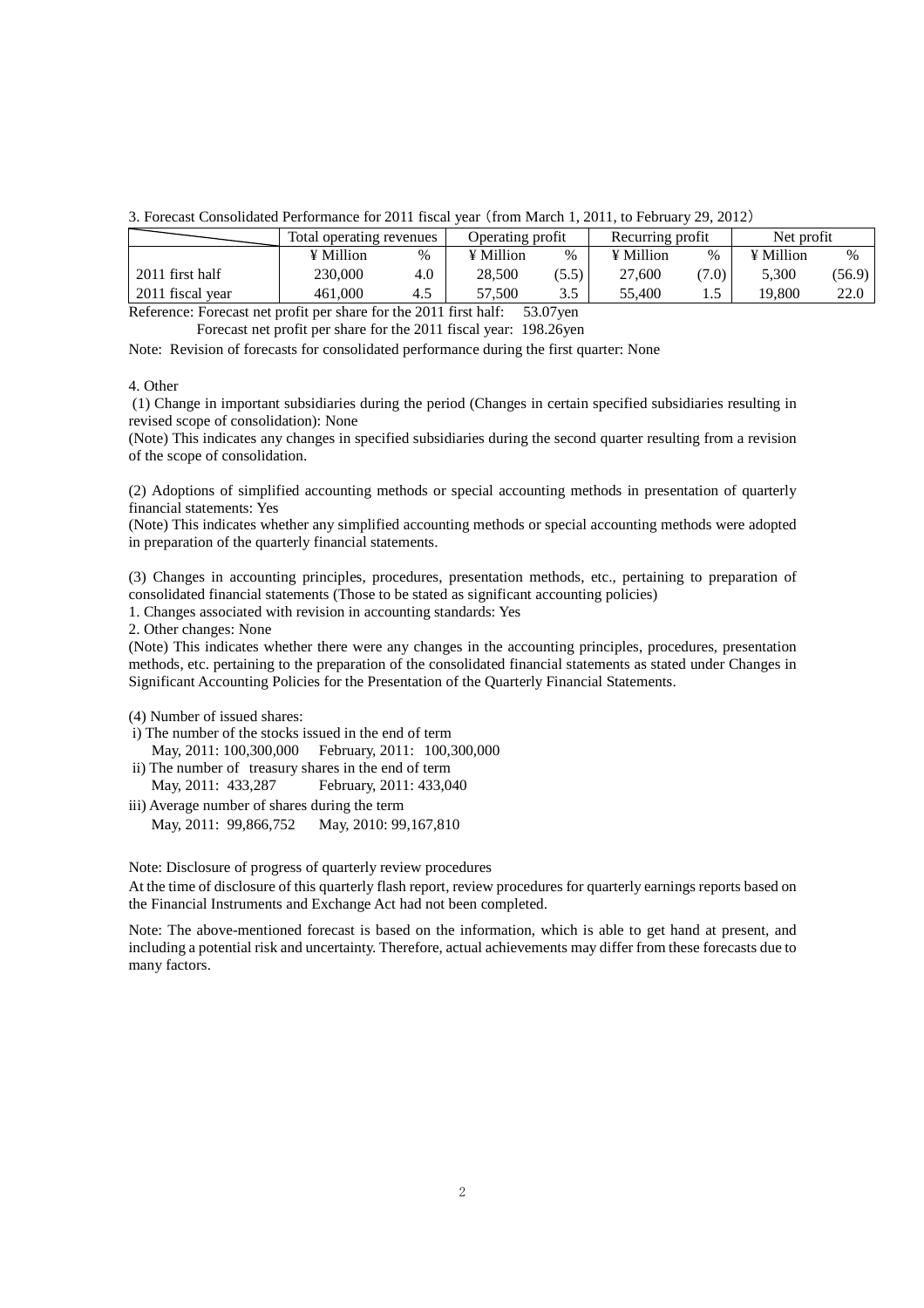# **1**.**Review of Operations**

#### (1) Overview of Consolidated Operating Results

During the first quarter (March 1 to May 31, 2011) of fiscal 2011, the year ending February 29, 2012, the Japanese economy toppled back into uncertain conditions due to the influence of the power shortage mainly affecting the Kanto region as a result of the accident at the Fukushima Daiichi Nuclear Power Plant, coming on the top of the severe damage caused by the Great East Japan Earthquake.

In the retail industry, the supply chain was cut owing to the factory damage suffered by food manufacturers and prepared meal vendors as well as to distribution centers, seriously affecting the operations of these companies.

In this operating environment, the LAWSON Group (the "Company") focused on achieving a speedy recovery of the product supply system in the disaster-affected areas by maximizing its strengths as a chain store operator with a nationwide network while aiming to realize its corporate philosophy of "Happiness and Harmony in Our Community." As a result, customers in the affected areas praised our efforts to maintain store operations, recognizing our stores as "social infrastructure" that provided neighborhoods with essential items.

The Company also executed measures to improve customer satisfaction in convenience store operations and other businesses. Net sales from existing stores during the first quarter of fiscal 2011 increased 3.3% on a consolidated basis from the corresponding period of the previous fiscal year.

As a result, for the first quarter of fiscal 2011, total consolidated operating revenues increased ¥5,434 million from the corresponding period of the previous fiscal year to ¥112,020 million (up 5.1% year on year) and ordinary income increased ¥1,855 million from the corresponding period of the previous fiscal year to ¥12,851 million (up 16.9% year on year).

Net income decreased ¥6,064 million from the corresponding period of the previous fiscal year and the Company posted consolidated loss of 1,983 million. This was attributable primarily to extraordinary loss of ¥2,841 million, which included losses related to supporting stores that were hit by the earthquake and tsunami and loss on retirement related to store closure due to the earthquake, etc. as well as extraordinary loss of ¥8,292 million as a result of the adoption of asset retirement obligation accounting.

### **(Domestic and Overseas Convenience Store Operations)**

On the merchandise front, we developed high-quality ingredients and proposed menus catering to customers' needs. Based on this, we continued to promote our strategies to roll out products that would exceed our customers' expectations thanks to their high added value relative to price and to seek to expand our customer segments by appealing to female and elderly customers.

In the rice dishes category, we developed and offered new chilled lunch boxes named "Lawson-Tei," incorporating the preferences of female customers—who have traditionally proven reluctant to purchase convenience store lunch boxes—with respect to not only taste and texture but also color, look and feel.

The new product has been positively received by customers.

In the dessert category, one of our main areas of focus, sales of our original Uchi Café SWEETS products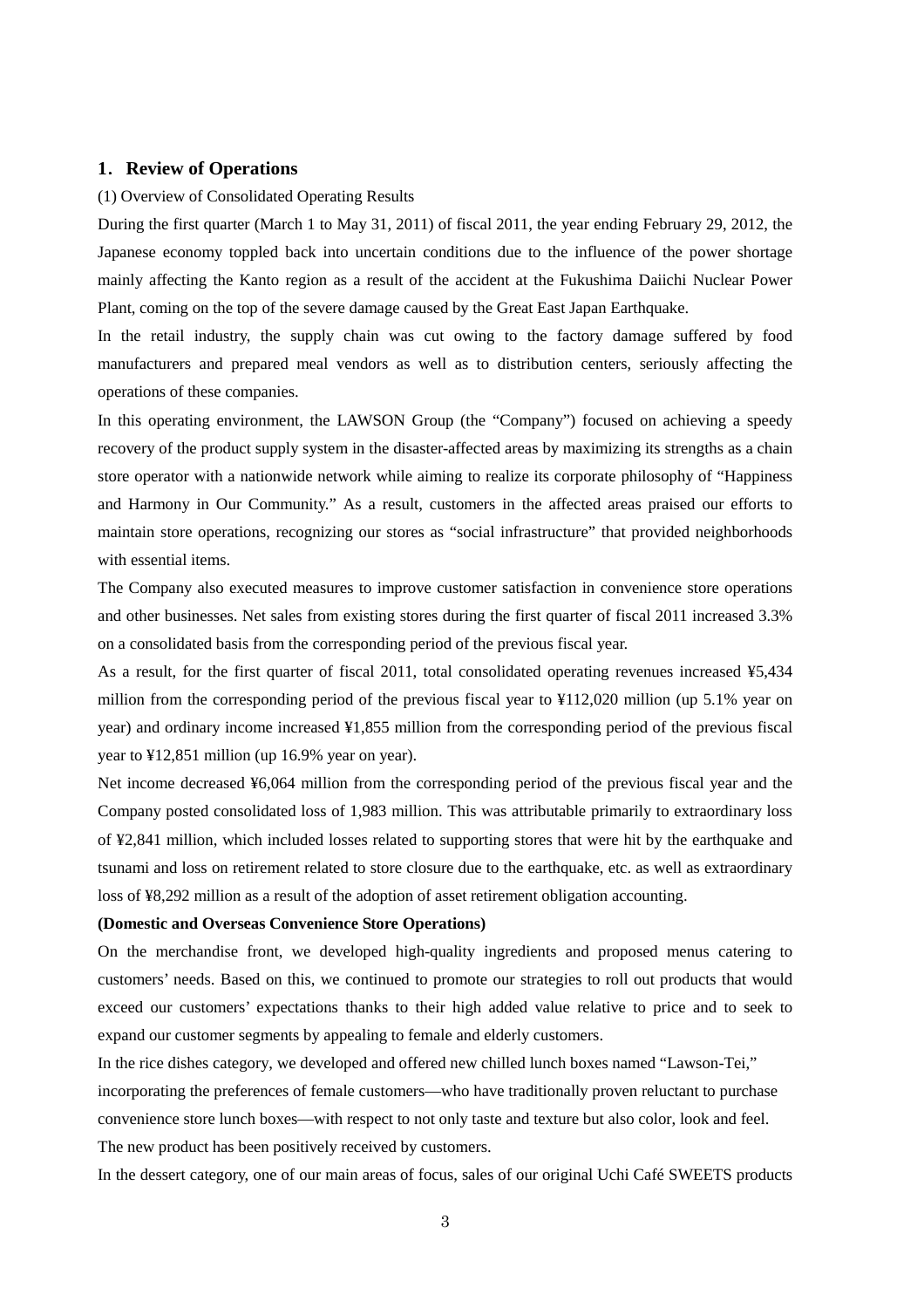remained strong, primarily backed by the outstanding performance of the Premium Roll Cake Series, which sold more than 100 million in total.

| Fiscal period         | Previous 1st Quarter          |               | Current 1st Ouarter           |               |  |
|-----------------------|-------------------------------|---------------|-------------------------------|---------------|--|
|                       | March 1, 2010 to May 31, 2010 |               | March 1, 2011 to May 31, 2011 |               |  |
|                       | <b>Sales</b>                  | Percentage of | <b>Sales</b>                  | Percentage of |  |
|                       | (Millions of                  | Total $(\%)$  | (Millions of                  | Total $(\%)$  |  |
| Product group         | yen)                          |               | yen)                          |               |  |
| Processed foods       | 217,555                       | 54.2          | 240,157                       | 56.0          |  |
| <b>Fast foods</b>     | 75,134                        | 18.7          | 77,888                        | 18.2          |  |
| Daily delivered foods | 61,775                        | 15.4          | 65,055                        | 15.2          |  |
| Nonfood products      | 47,058                        | 11.7          | 45,714                        | 10.7          |  |
| Total                 | 401,524                       | 100.0         | 428,815                       | 100.0         |  |

*Sales by product group throughout all Lawson Group stores* 

In sales promotions, the Company prioritized campaigns that are highly successful in boosting sales, such as the Spring Rilakkuma Fair and the Second Keion!! Fair. These promotions were popular with customers.

As for services, total membership in the Ponta multi-partner shopping points program the Company joined in March 2010 reached 32 million as of May 31, 2011, including members of other participating companies. LAWSON executed measures to provide appealing point service to Ponta members while working to expand the membership.

In store operations, we offered guidance to stores on how to place orders based on customer-generated data by utilizing PRiSM, our core IT system. In addition, we used data collected from the Ponta card members to create sales spaces based on merchandise assortments tailored to the needs of local customers.

In new store openings, the Company worked to develop stores with an emphasis on profitability by rigorously adhering to proprietary group standards for opening stores.

|                      | <b>LAWSON</b> | <b>NATURAL</b> | <b>LAWSON</b> | Total |
|----------------------|---------------|----------------|---------------|-------|
|                      |               | <b>LAWSON</b>  | STORE100 and  |       |
|                      |               |                | SHOP99        |       |
| Total stores as of   | 8,686         | 90             | 1,077         | 9,853 |
| February 28, 2011    |               |                |               |       |
| Change during fiscal | 31            |                | (9)           | 23    |
| year                 |               |                |               |       |
| Total stores as of   | 8,717         | 91             | 1,068         | 9,876 |
| May 31, 2011         |               |                |               |       |

[Change in Total Number of Domestic Stores] (Stores)

4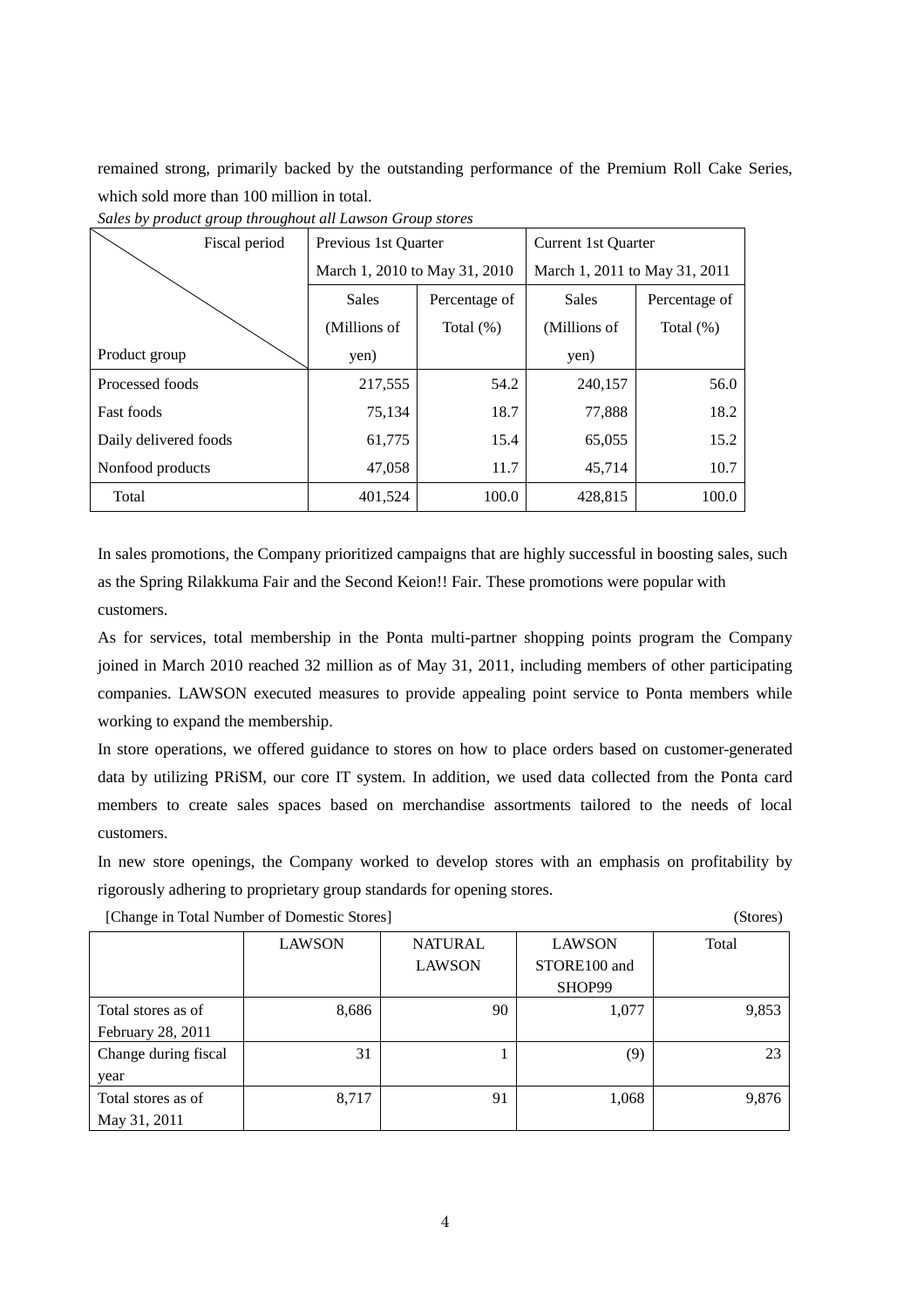|            | Number    |            | Number    |            | Number    | Prefecture | Number    |            | Number    |
|------------|-----------|------------|-----------|------------|-----------|------------|-----------|------------|-----------|
| Prefecture | of stores | Prefecture | of stores | Prefecture | of stores |            | of stores | Prefecture | of stores |
| Hokkaido   | 542       | Saitama    | 393       | Gifu       | 122       | Tottori    | 92        | Saga       | 62        |
| Aomori     | 170       | Chiba      | 352       | Shizuoka   | 182       | Shimane    | 91        | Nagasaki   | 87        |
| Iwate      | 149       | Tokyo      | 1.300     | Aichi      | 476       | Okayama    | 123       | Kumamoto   | 93        |
| Miyagi     | 182       | Kanagawa   | 703       | Mie        | 94        | Hiroshima  | 142       | Oita       | 140       |
| Akita      | 153       | Niigata    | 104       | Shiga      | 128       | Yamaguchi  | 112       | Miyazaki   | 79        |
| Yamagata   | 62        | Toyama     | 111       | Kyoto      | 251       | Tokushima  | 102       | Kagoshima  | 104       |
| Fukushima  | 93        | Ishikawa   | 87        | Osaka      | 971       | Kagawa     | 98        | Total      | 9,876     |
| Ibaraki    | 110       | Fukui      | 99        | Hyogo      | 558       | Ehime      | 155       |            |           |
| Tochigi    | 107       | Yamanashi  | 73        | Nara       | 98        | Kochi      | 58        |            |           |
| Gunma      | 68        | Nagano     | 131       | Wakayama   | 110       | Fukuoka    | 359       |            |           |

*Number of Domestic stores by prefecture (As of May 31, 2011)* 

LAWSON Okinawa, the Company's equity-method affiliate, was operating 141 stores in Okinawa Prefecture as of May 31, 2011.

CHONGQING LAWSON CO., LTD., the Company's consolidated subsidiary, was operating 9 stores in Chongqing, China as of May 31, 2011.

SHANGHAI HUALIAN LAWSON CO., LTD., the Company's Chinese equity-method affiliate, was operating 305 stores in Shanghai, China, as of May 31, 2011.

The Company's consolidated subsidiary Ninety-nine Plus Inc., which operates a chain of fresh food convenience stores such as LAWSON STORE100 and SHOP99, continued to promote store openings and franchise expansion in a proactive manner. The number of fresh food LAWSON stores (hybrid stores), namely conventional LAWSON stores but with designated sales spaces for fresh foods, was 1,284 as of May 31, 2011.

### **(Other Businesses)**

In addition to convenience store operations, the Company is involved in entertainment/e-commerce, financial services, and other businesses.

The Company's consolidated subsidiaries LAWSON ENTERMEDIA, INC., and HMV Japan K.K., which operate entertainment/e-commerce-related businesses, posted operating income exceeding that for the corresponding period of the previous fiscal year as a result of measures that included cost reduction efforts, despite the negative impacts of the Great East Japan Earthquake such as voluntary restraint and postponement of some concerts and the release of new CDs and DVDs, etc.

Meanwhile, the Company resolved at its Board of Directors' Meeting on May 31 that it will merge LAWSON ENTERMEDIA, INC. and HMV Japan K.K. as of September 1 in order to maximize synergy effects in the entertainment/e-commerce business in the future. LAWSON will work to increase the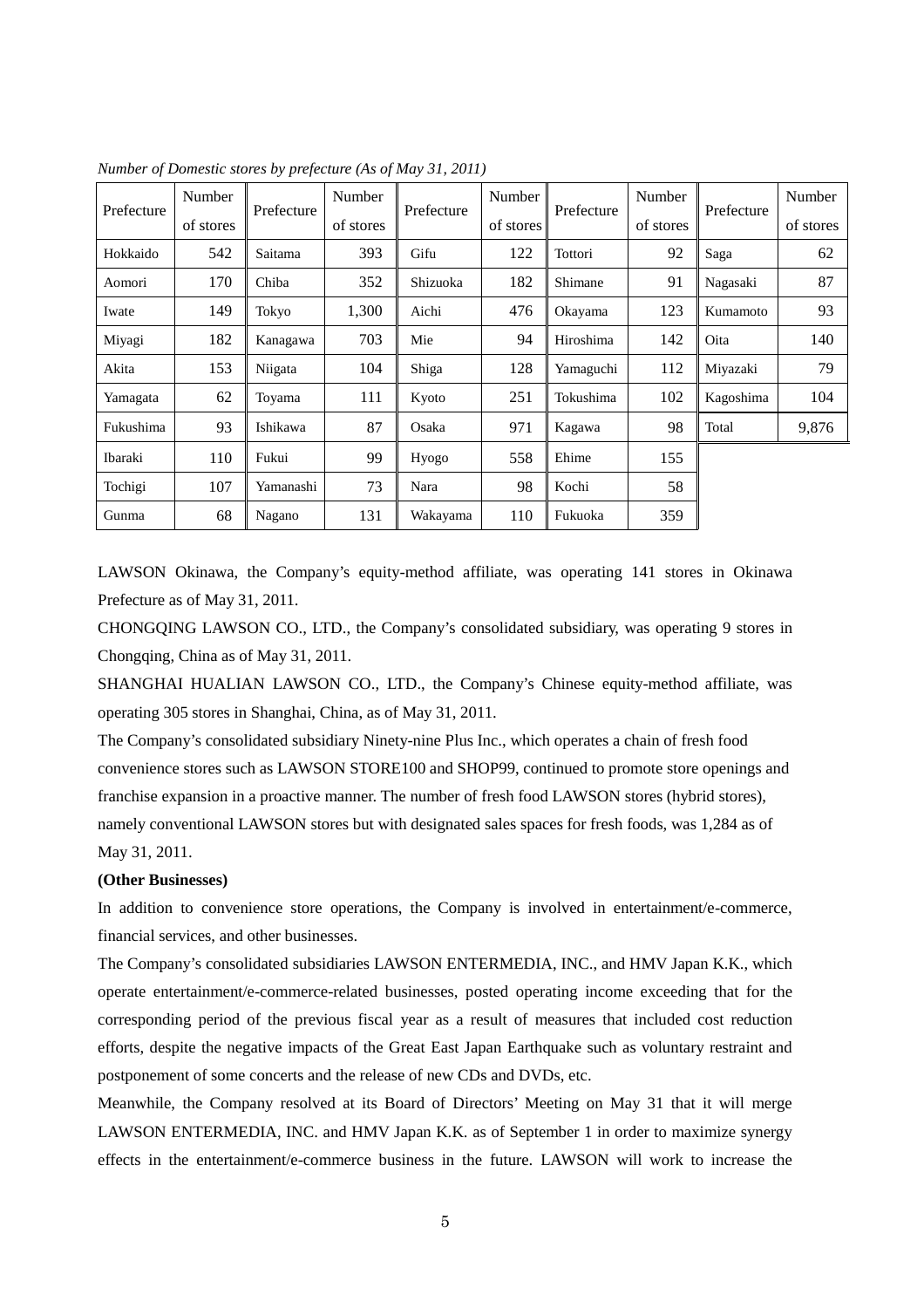competitiveness and corporate value of the LAWSON Group in entertainment/e-commerce through improved operational efficiency, while leveraging the strengths of both companies. This will be achieved through integrated organizational management, fast decision-making and the reallocation of management resources.

LAWSON ATM Networks, Inc., which operates a financial services-related business, has been working to increase the number of transactions in response to the increased number of automatic teller machines installed nationwide in LAWSON stores. As of May 31, 2011, the number of ATMs installed nationwide reached 8,614.

# **2. Qualitative Information Regarding Changes in Other Consolidated Financial Indicators**

(1) Financial Position at the First quarters end

Total Assets, Total Liabilities and Net Assets at First Quarter-End

At May 31, 2011, total assets stood at ¥526,118 million, an increase of ¥50,081 million from February 28, 2011. This mainly reflected a ¥44,679 million increase in cash and bank deposits because of an increase in bill settlement transactions and other factors.

Total liabilities increased ¥60,348 million from February 28, 2011 to ¥327,918 million at May 31, 2011. This mainly reflected a ¥45,566 million increase in deposits received due to higher bill settlement transactions and other factors.

Net assets stood at ¥198,200 million, down ¥10,266 million from February 28, 2011. This is primarily due to the decrease of retained earnings by 10.471 billion yen, following the payment of 8.488 billion yen in dividends and the posting of a quarterly net loss of 1.983 billion yen.

(2) Cash Flows During First Quarter

Cash and cash equivalents at May 31, 2011 were ¥108,992 million, up ¥41,280 million compared with February 28, 2011.

Operating activities provided net cash of ¥59,970 million, an increase of ¥5,432 million from the corresponding period of the previous fiscal year, mainly due to increase in deposits received.

Investing activities used net cash of ¥7,871 million, a decrease of ¥3,050 million from the corresponding period of the previous fiscal year, mainly due to a increase in payment for the time deposits.

Financing activities used net cash of ¥10,829 million, an increase of ¥72 million over the corresponding period of the previous fiscal year, mainly due to an increase in payments of Dividend.

# **3. Other**

- (1) Change in important subsidiaries during the period (Changes in certain specified subsidiaries resulting in revised scope of consolidation): None
- (2) Adoptions of simplified accounting methods and accounting methods particular to presentation of quarterly financial statements: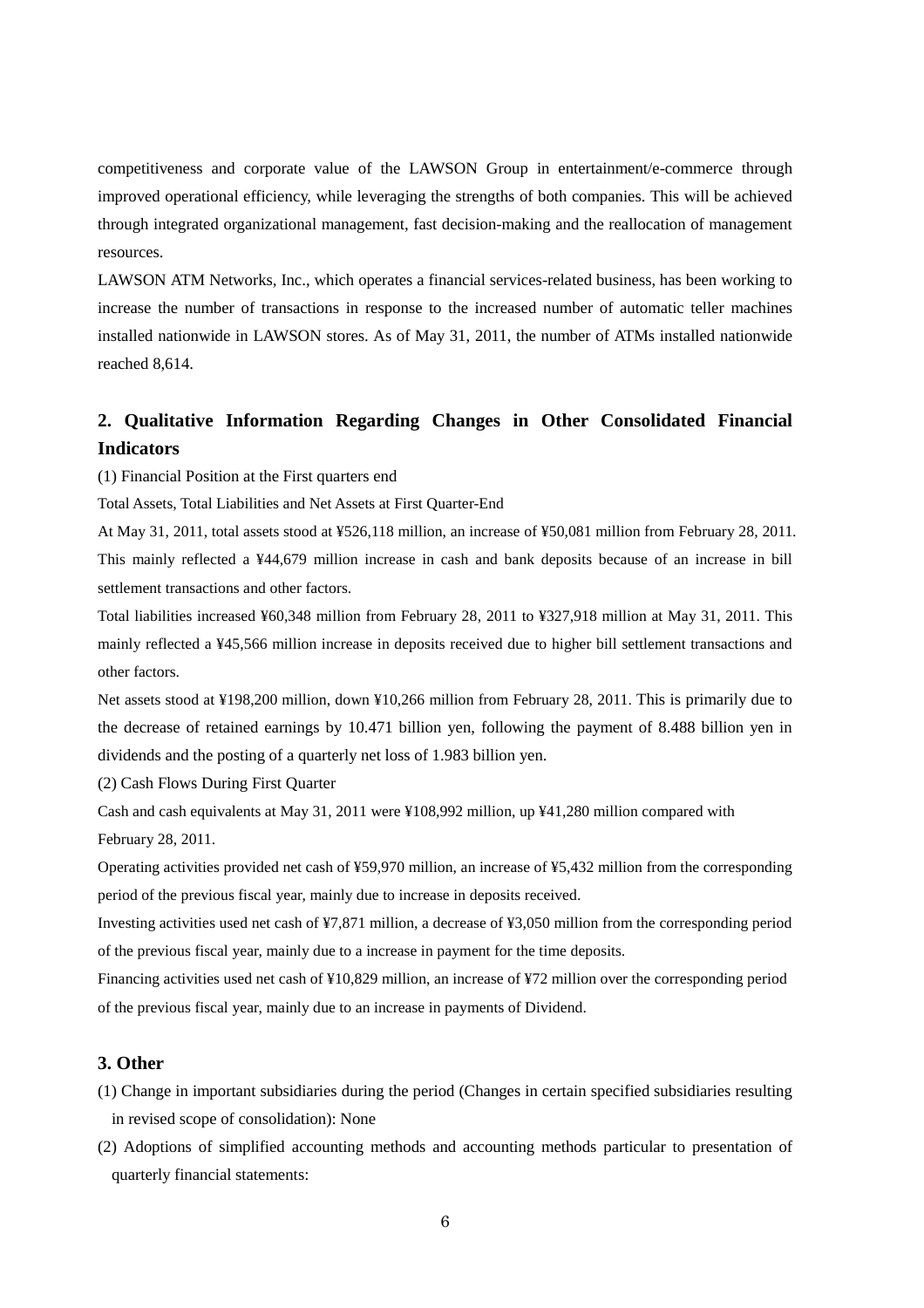# ① Adoption of simplified accounting methods

Regarding property and store equipment to which the declining-balance method is applied, the amount of depreciation is calculated by apportioning depreciation equally during the period.

② Accounting methods particular to presentation of quarterly financial statements: None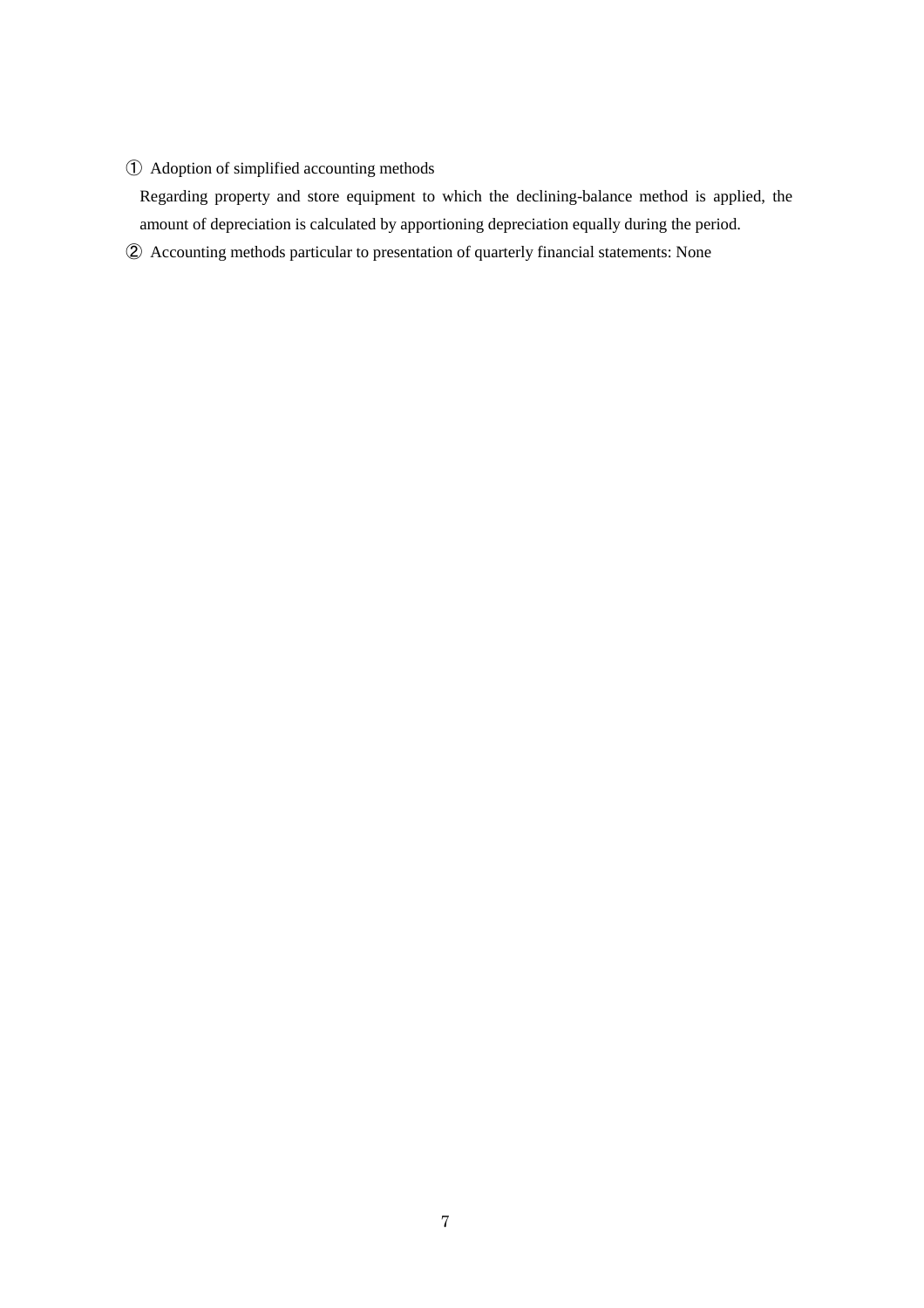# **4. Consolidated Financial Statements etc.**

(1)Consolidated Balance Sheets (Unaudited)

As of May 31, 2011 and February 28, 2011 (Millions of yen)

|                                                                            | May 31, 2011 | February 28, 2011 |
|----------------------------------------------------------------------------|--------------|-------------------|
| <b>Current assets:</b>                                                     |              |                   |
| Cash and bank deposits                                                     | 119,496      | 74,816            |
| Accounts receivable—due from franchised stores                             | 15,623       | 16,159            |
| Marketable securities                                                      |              | 2,999             |
| Merchandise inventories                                                    | 7,408        | 7,011             |
| Accounts receivable-other                                                  | 29,426       | 29,285            |
| Deferred tax assets                                                        | 3,360        | 4,943             |
| Other                                                                      | 10,311       | 9,891             |
| Allowance for doubtful accounts                                            | (95)         | (97)              |
| <b>Total</b>                                                               | 185,531      | 145,009           |
| <b>Fixed assets:</b>                                                       |              |                   |
| Property and store equipment                                               |              |                   |
| Buildings and structures                                                   | 204,085      | 192,865           |
| Accumulated depreciation                                                   | (103, 874)   | (96, 463)         |
| Buildings and structures-net                                               | 100,210      | 96,401            |
| Vehicles, tools, furniture and fixtures                                    | 61,927       | 61,156            |
| Accumulated depreciation                                                   | (49,258)     | (47, 914)         |
| Vehicles, tools, furniture and fixtures-net                                | 12,668       | 13,241            |
| Other                                                                      | 62,721       | 58,311            |
| Accumulated depreciation                                                   | (11, 162)    | (9,120)           |
| Other-net                                                                  | 51,559       | 49,190            |
| <b>Subtotal</b>                                                            | 164,438      | 158,833           |
| Intangible fixed assets;                                                   |              |                   |
| Software                                                                   | 27,962       | 27,901            |
| Goodwill                                                                   | 7,374        | 7,717             |
| Other                                                                      | 476          | 477               |
| <b>Subtotal</b>                                                            | 35,812       | 36,096            |
| <b>Investments and Other;</b>                                              |              |                   |
| Long-term loans receivable                                                 | 31,426       | 31,825            |
| Lease deposits                                                             | 81,963       | 81,654            |
| Deferred tax assets                                                        | 17,042       | 13,253            |
| Claims provable in bankruptcy, claims provable in rehabilitation and other | 15,395       | 15,372            |
| Other                                                                      | 10,567       | 10,037            |
| Allowance for doubtful accounts                                            | (16,060)     | (16,047)          |
| <b>Subtotal</b>                                                            | 140,335      | 136,096           |
| <b>Total</b>                                                               | 340,586      | 331,026           |
| <b>Total assets</b>                                                        | 526,118      | 476,036           |

Ξ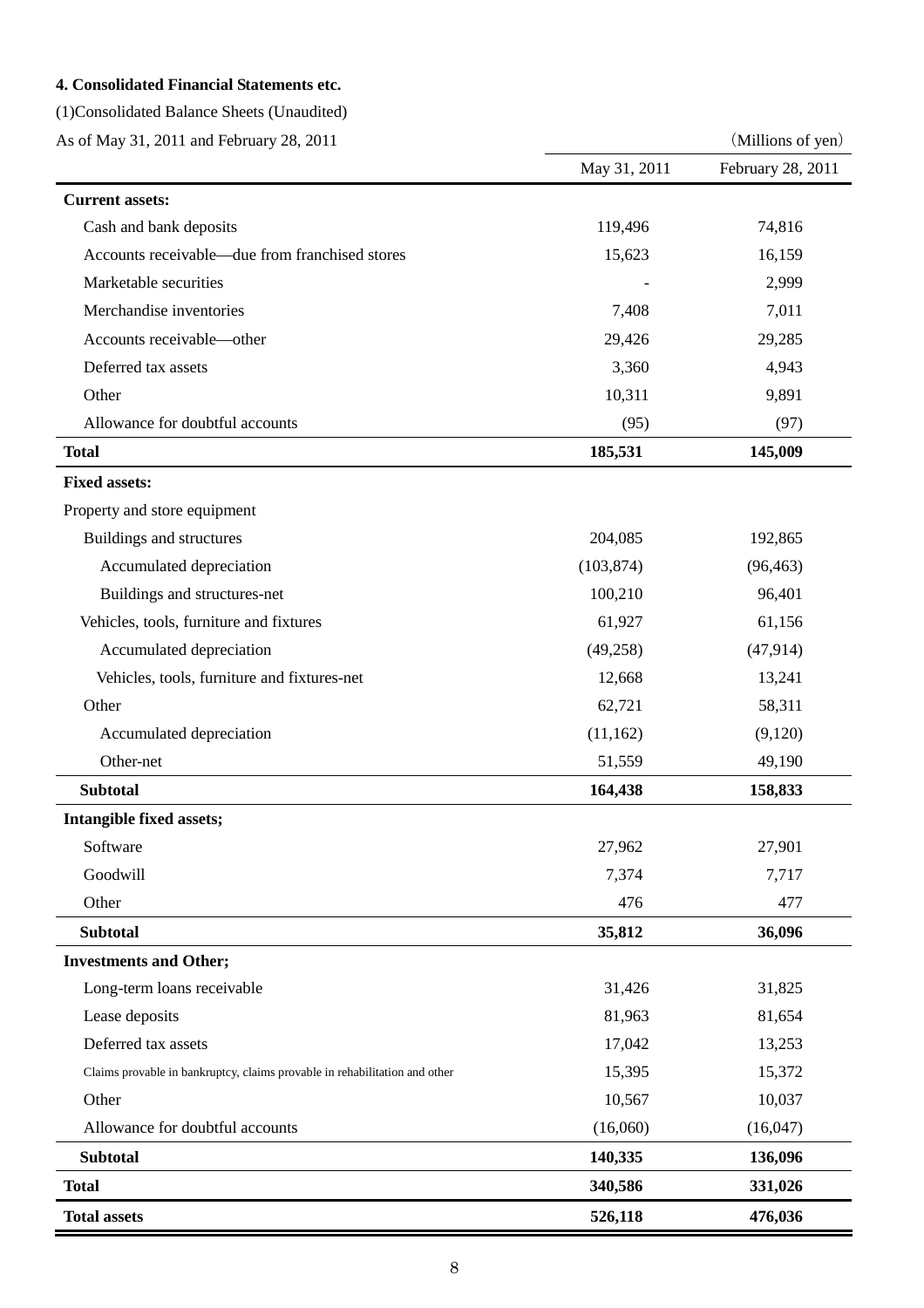|                                                                                |              | (Millions of yen) |
|--------------------------------------------------------------------------------|--------------|-------------------|
|                                                                                | May 31, 2011 | February 28, 2011 |
| <b>Current liabilities:</b>                                                    |              |                   |
| Accounts payable -trade                                                        | 91,398       | 81,398            |
| Accounts payable— due to franchised stores                                     | 1,539        | 1,179             |
| Income taxes payable                                                           | 2,982        | 10,673            |
| Deposits received                                                              | 107,906      | 62,340            |
| Accrued employees' bonuses                                                     | 1,737        | 3,768             |
| Provision for use of points granted                                            | 1,126        | 1,287             |
| Other                                                                          | 30,861       | 31,947            |
| <b>Total</b>                                                                   | 237,541      | 192,595           |
| <b>Long-term Liabilities;</b>                                                  |              |                   |
| Allowance for employees' retirement benefits                                   | 7,802        | 7,529             |
| Allowance for retirement benefits to executive officers and corporate auditors | 237          | 234               |
| Deposits received from franchisees and lessees                                 | 36,494       | 37,139            |
| Asset retirement obligations                                                   | 14,178       |                   |
| Other                                                                          | 31,663       | 30,070            |
| <b>Total</b>                                                                   | 90,376       | 74,974            |
| <b>Total Liabilities</b>                                                       | 327,918      | 267,570           |
| Owners' equity;                                                                |              |                   |
| Common stock                                                                   | 58,506       | 58,506            |
| Capital surplus                                                                | 47,696       | 47,696            |
| Retained earnings                                                              | 89,136       | 99,608            |
| Treasury stock                                                                 | (1,694)      | (1,693)           |
| <b>Total Owners' equity</b>                                                    | 193,645      | 204,117           |
| Valuation and translation adjustments;                                         |              |                   |
| Net unrealized gain on available-for-sale securities                           | (2)          | (4)               |
| Land revaluation difference                                                    | (634)        | (634)             |
| Foreign currency translation adjustments                                       | 28           | 1                 |
| Valuation and translation adjustments                                          | (609)        | (638)             |
| <b>Stock acquisition rights</b>                                                | 405          | 405               |
| <b>Minority interests</b>                                                      | 4,758        | 4,581             |
| <b>Total net assets</b>                                                        | 198,200      | 208,466           |
| <b>Total Liabilities and net assets</b>                                        | 526,118      | 476,036           |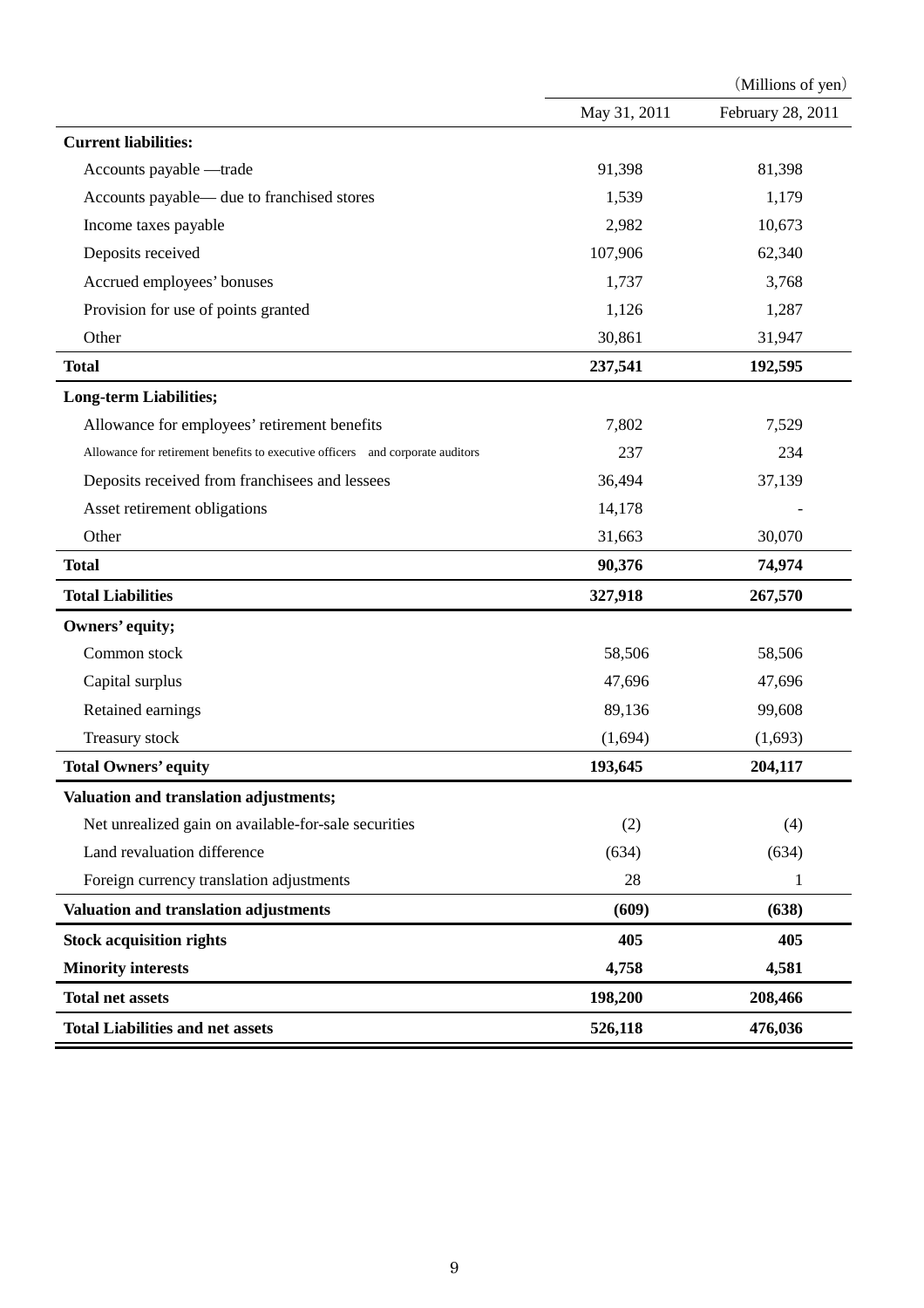# (2) Consolidated Statements of Income(Unaudited)

For the first quarter of the fiscal year ending May 31, 2010 and 2011 (March 1, 2011-May 31, 2011)

(Millions of yen)

|                                                       | May 31, 2010 | May 31, 2011 |
|-------------------------------------------------------|--------------|--------------|
| <b>Total operating revenues</b>                       | 106,586      |              |
| Net sales                                             | 48,026       | 49,399       |
| Cost of goods sold                                    | 35,544       | 37,076       |
| <b>Gross Profit</b>                                   | 12,482       | 12,322       |
| Franchise commission from franchised stores           | 46,308       | 49,718       |
| Other                                                 | 12,251       | 12,903       |
| <b>Operating revenues</b>                             | 58,559       | 62,621       |
| <b>Operating gross profit</b>                         | 71,042       | 74,944       |
| Selling, general and administrative expenses          | 59,840       | 62,069       |
| <b>Operating profit</b>                               | 11,201       | 12,874       |
| Non – operating income and expenses;                  |              |              |
| Non - operating income;                               | 501          | 463          |
| Interest received                                     | 163          | 157          |
| Compensation income                                   | 142          |              |
| Other                                                 | 195          | 305          |
| Non - operating expenses;                             | 706          | 486          |
| Interest expense                                      | 220          | 268          |
| Loss on cancellation of store lease                   | 350          | 84           |
| Other                                                 | 136          | 133          |
| <b>Recurring profit</b>                               | 10,995       | 12,851       |
| Special gains and losses;                             |              |              |
| Special gains;                                        |              | 20           |
| Gain on change in equity                              |              | 20           |
| <b>Special losses;</b>                                | 3,172        | 14,138       |
| Loss on disposal of fixed assets                      | 747          | 742          |
| Loss on impairment of long-lived assets               | 2,180        | 2,219        |
| Loss on disaster                                      |              | 2,841        |
| Loss on adjustment for changes of accounting standard |              | 8,292        |
| for asset retirement obligations                      |              |              |
| Other                                                 | 244          | 41           |
| Income before income taxes and minority interests     | 7,823        | (1,266)      |
| Income taxes;                                         | 3,567        | 548          |
| Income taxes - current                                | 1,685        | 2757         |
| Deferred income taxes                                 | 1,881        | (2,208)      |
| Minority interests in net income                      | 174          | 168          |
| Net profit                                            | 4,081        | (1,983)      |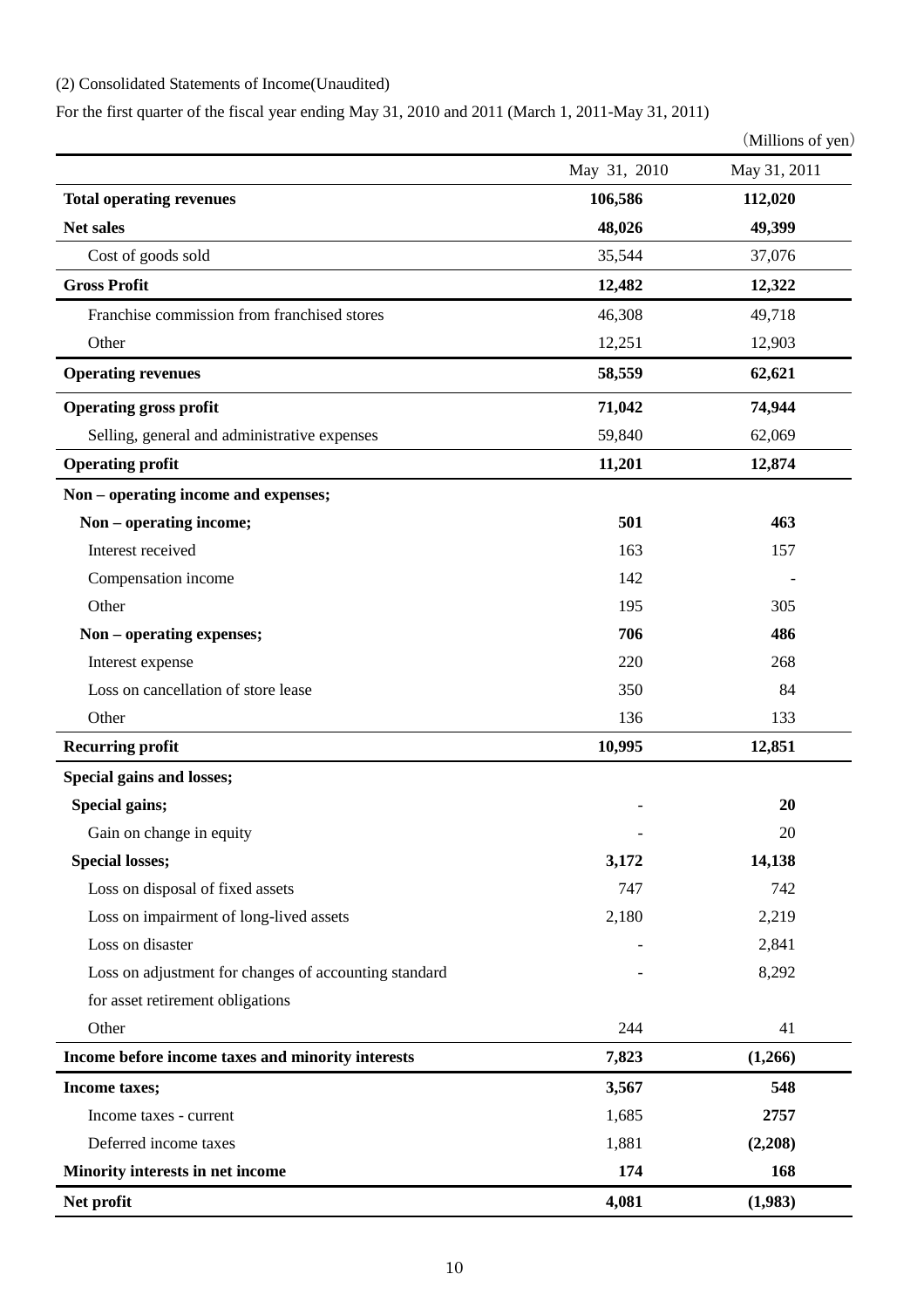# (3)Consolidated Statements of Cash Flows(Unaudited)

For the first quarter of the fiscal year ending May 31, 2010 and 2011 (March 1, 2011-May 31, 2011)

|                                                                          | (Millions of yen) |              |  |
|--------------------------------------------------------------------------|-------------------|--------------|--|
|                                                                          | May 31, 2010      | May 31, 2011 |  |
| Operating activities;                                                    |                   |              |  |
| Income before income taxes                                               | 7,823             | (1,266)      |  |
| Depreciation of fixed assets                                             | 7,640             | 8,679        |  |
| Increase in provision for allowance for retirement benefits to employees | 276               | 272          |  |
| Interest received and dividend income received                           | (163)             | (157)        |  |
| Interest expense                                                         | 220               | 268          |  |
| Loss on impairment of long-lived assets                                  | 2,180             | 2,219        |  |
| Loss from disposal of fixed assets                                       | 400               | 747          |  |
| Loss on disaster                                                         |                   | 2,841        |  |
| Loss on adjustment for changes of accounting standard for                |                   | 8,292        |  |
| asset retirement obligations                                             |                   |              |  |
| Other-net                                                                | (1,674)           | (1,449)      |  |
| Increase in accounts receivable due from franchised stores               | 6,544             | (881)        |  |
| Decrease in accounts receivable-other                                    | 189               | (145)        |  |
| Increase in accounts payable—trade and due to franchised stores          | 9,013             | 10,475       |  |
| Decrease in accounts payable-other                                       | (6,199)           | (1,577)      |  |
| Increase in deposits received                                            | 36,425            | 45,566       |  |
| Decrease in lease deposits from franchisee and lessees                   | (248)             | (644)        |  |
| Other-net                                                                | 2,394             | (1,085)      |  |
| <b>Subtotal</b>                                                          | 64,822            | 72,156       |  |
| Interest and dividend income received                                    | 162               | 161          |  |
| Interest expenses paid                                                   | (220)             | (268)        |  |
| Income taxes paid                                                        | (10,227)          | (11,028)     |  |
| Payments for loss on disaster                                            |                   | (1,049)      |  |
| Net cash flows provided by operating activities                          | 54,537            | 59,970       |  |
| Investing activities;                                                    |                   |              |  |
| Payments into time deposits                                              | (400)             | (9,900)      |  |
| Proceeds from withdrawal of time deposits                                | 3,000             | 9,500        |  |
| Proceeds from purchase of investments in subsidiaries resulting in       | 455               |              |  |
| change in scope of consolidation                                         |                   |              |  |
| Payment for acquisition of property and store equipment                  | (4,941)           | (4,789)      |  |
| Payment for acquisition of intangible fixed assets                       | (2,402)           | (1,952)      |  |
| Other $-$ net                                                            | (532)             | (729)        |  |
| Net cash used in investing activities                                    | (4,820)           | (7, 871)     |  |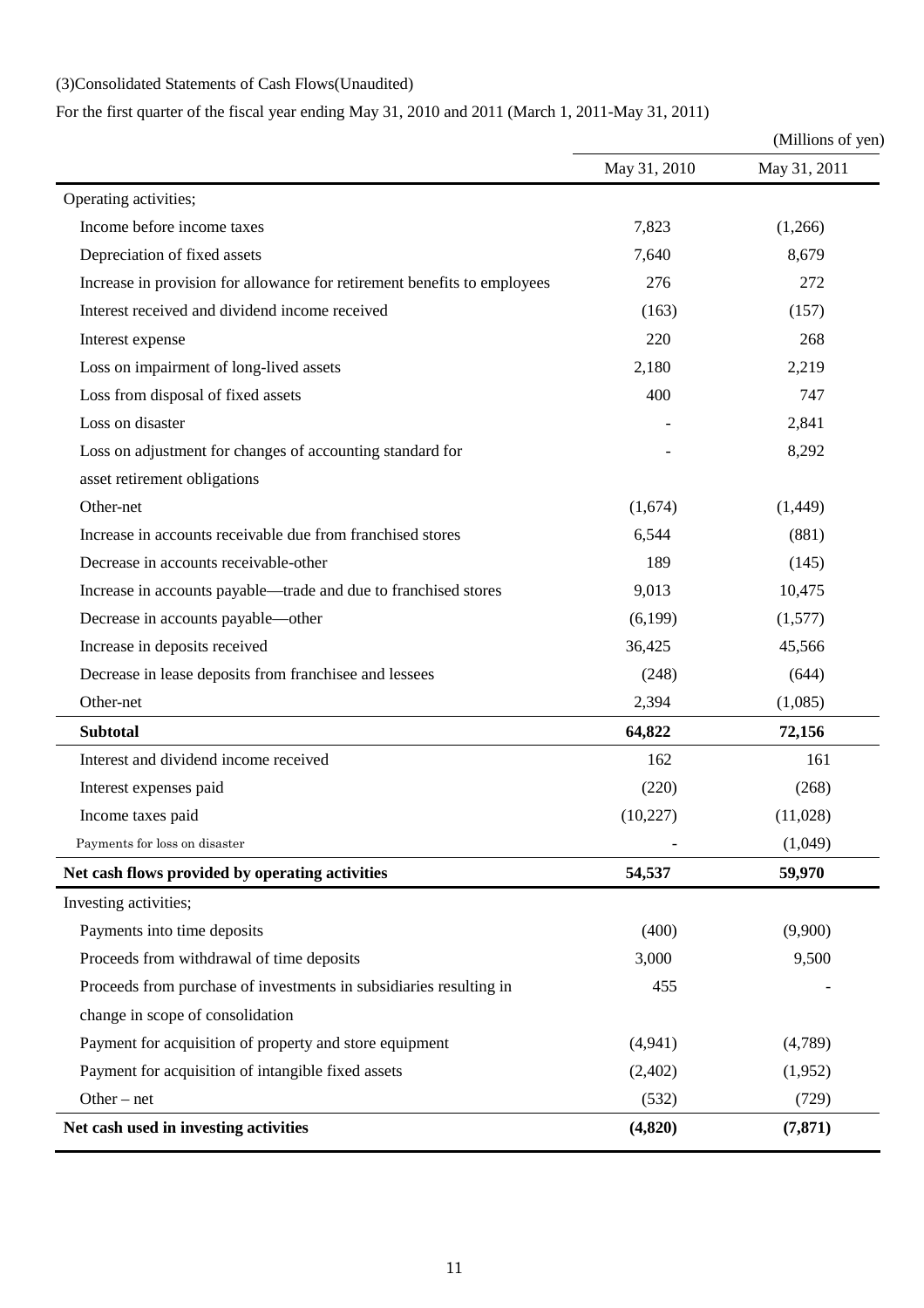| Financing activities;                        |          |           |
|----------------------------------------------|----------|-----------|
| Repayments of lease obligations              | (2,801)  | (2,322)   |
| Cash dividends paid                          | (7,933)  | (8,488)   |
| Other                                        | (21)     | (18)      |
| Net cash used in financing activities        | (10,756) | (10, 829) |
| Net cash used in financing activities        |          | 10        |
| Net increase in cash and cash equivalents    | 38,960   | 41,280    |
| Cash and cash equivalents, beginning of year | 54,843   | 67,712    |
| Cash and cash equivalents at end of period   | 93,803   | 108,992   |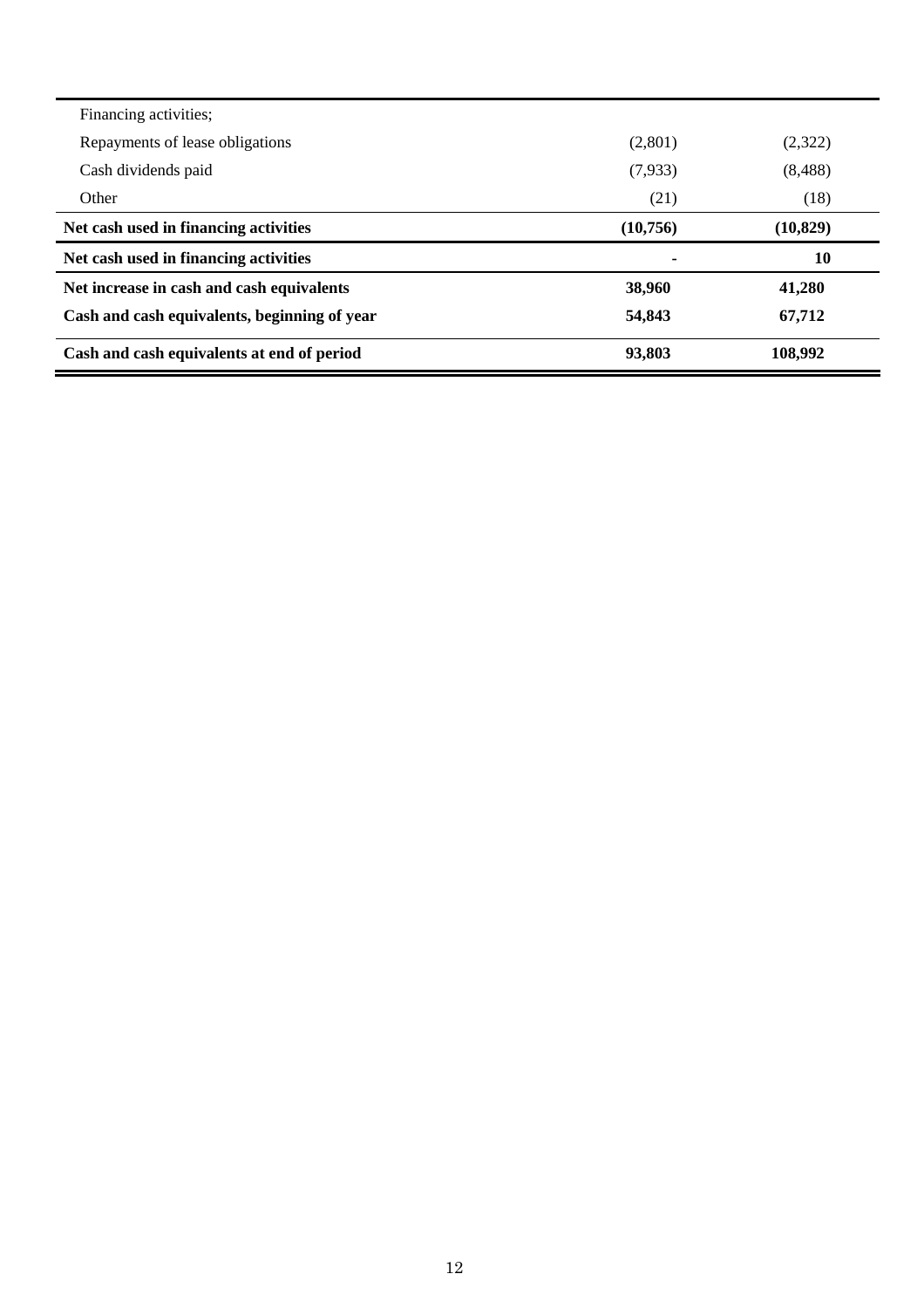# (4) Notes to Going Concern

Not Applicable

### (5) Segment Information

### [Business segment information]

### (From March 1, 2010 to May 31, 2010)

 The Company operates mainly the franchised store business and total operating revenue, operating income and total assets of the franchised store business account for more than 90% of the respective consolidated totals at all segments for current 1st Quarter, th*e*refore information by industry segment is omitted.

## [Geographic segment information]

### (From March 1, 2010 to May 31, 2010)

Because net sales in Japan account for more than 90% of total net sales, LAWSON has omitted geographical segment information.

## [Overseas sales]

### (From March 1, 2010 to May 31, 2010)

Overseas sales account for less than 10% of consolidated sales at all segments for current 1st Quarter, therefore overseas sales information is omitted.

### [Segment Information]

i) Outline of reporting segments

The Company's financial information is provided separately by reporting segment and is subject to regular review by the board of directors with regard to the allocation of managerial resources and performance evaluation.

The Group's primary business is the operation of convenience stores, which is undertaken by the incorporation of related businesses.

Therefore, the Group has made the convenience store unit its main reporting segment, based on consideration of financial characteristics and the nature of the services provided.

LAWSON and 99plus running the LAWSON, NATURAL LAWSON, LAWSON STORE 100 and other chains, the convenience store unit operates a franchise system as well as undertaking the direct management of stores in Japan.